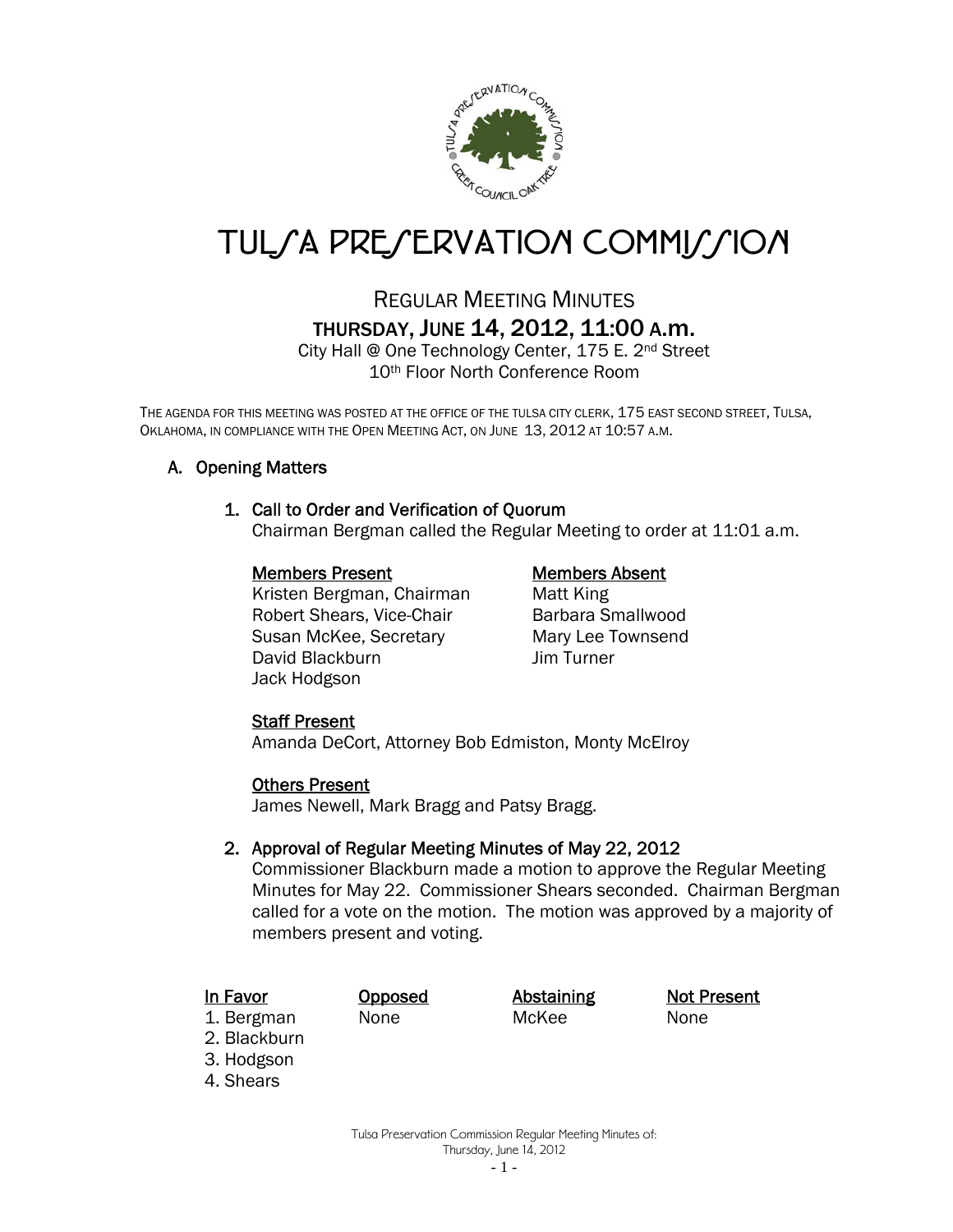#### 3. Disclosure of Conflicts of Interest

No one reported a conflict of interest with the proposals on the agenda.

#### B. Actionable Items

**1. COA-12-020 / 1621 S. Detroit Avenue (North Maple Ridge)** 

Applicant: Mark Bragg

 *COA Subcommittee Review Date: June 7, 2012* 

Request:

 Construct one-story addition and add dormer to rear elevation according to plans submitted.

Monty McElroy presented Mr. Bragg's Certificate of Appropriateness application to the Commission and read the applicable guidelines for this district. Mr. Bragg was present to answer questions.

Commissioner Shears made a motion to approve the application. Commissioner Hodgson seconded the motion. Chairman Bergman asked for a vote on the motion.

#### Vote: 1621 S. Detroit Avenue

| In Favor | <b>Opposed</b> | Abstaining | <b>Not Present</b> |
|----------|----------------|------------|--------------------|
|----------|----------------|------------|--------------------|

#### 1. Bergman None None None

2. Blackburn

- 3. Hodgson
- 4. McKee
- 5. Shears

The motion was Approved Unanimously. North Maple Ridge Guidelines cited: Additions, General Requirements 1.0.1, 1.0.2, 1.0.3; Building Materials and Elements 1.2.1, 1.2.2, Roofs 1.3.1, 1.3.2; Rehabilitation, Windows and Doors 1.2.3, 1.2.4, 1.2.5, 1.2.6, 1.2.8.

### 2. COA-12-021 / 1760 S. Quincy Avenue (Swan Lake)

Applicant: Casey Goodwin

Part I:

 *COA Subcommittee Review Date: June 7, 2012 Work started prior to COA application* 

Request:

Construct gabled portico over front entrance according to plans submitted.

Monty McElroy presented Mr. Goodwin's Certificate of Appropriateness application to the Commission and read the applicable guidelines for this district. Mr. James Newell, employee of Mr. Goodwin, was present to answer questions for Mr. Goodwin.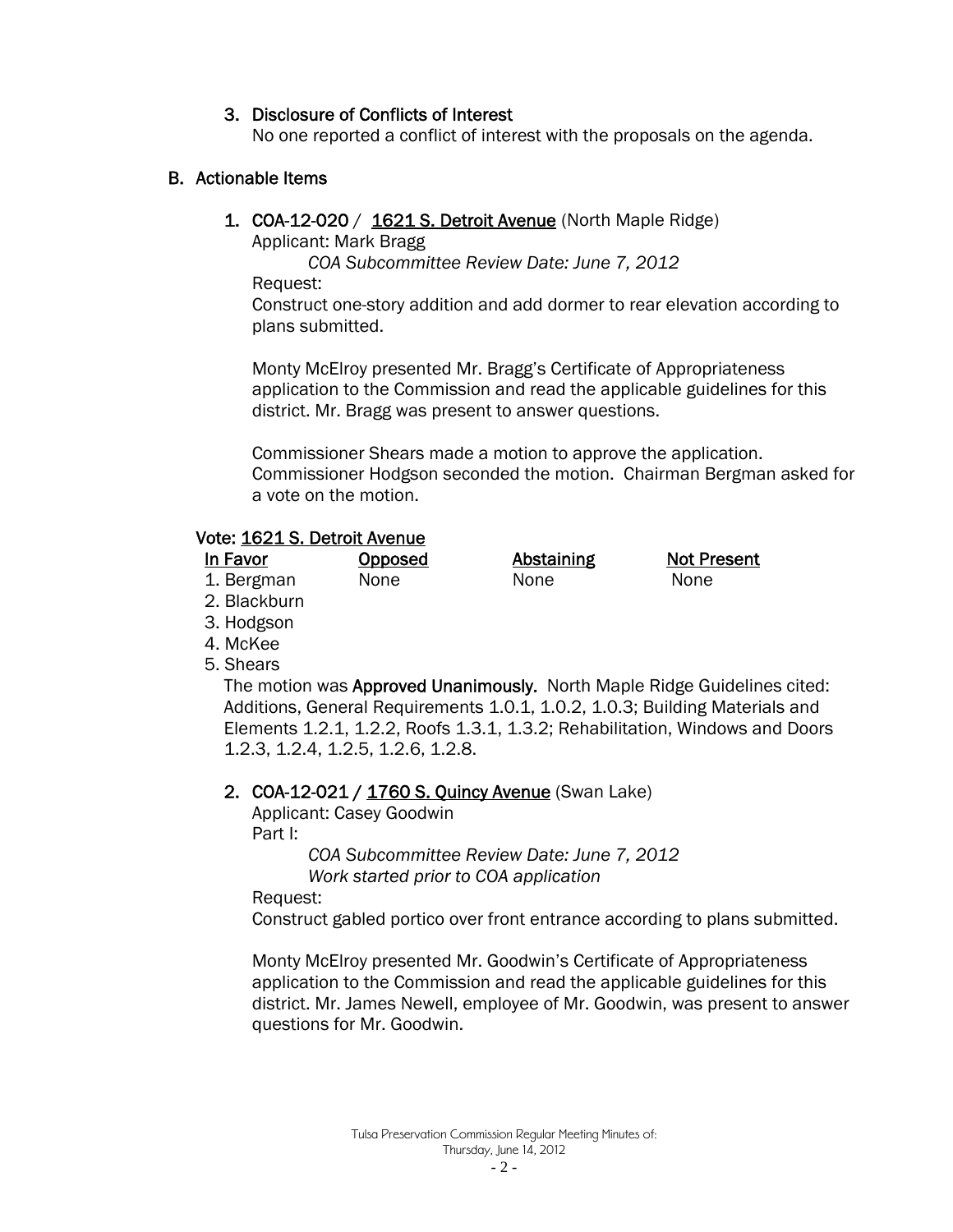Commissioner Shears made a motion to approve the application. Commissioner Blackburn seconded the motion. Chairman Bergman asked for a vote on the motion.

#### Vote: 1760 S. Quincy Avenue – Part I

In Favor **Opposed** Abstaining Not Present

1. Bergman None None None

- 2. Blackburn
- 3. Hodgson
- 4. McKee
- 5. Shears

The motion was Approved Unanimously. Swan Lake Guidelines cited: B1.0.1, B1.0.2, B1.0.3; B1.3.2; B1.2.1, B1.2.2.

#### 3. COA-12-021 / 1760 S. Quincy Avenue (Swan Lake)

 Applicant: Casey Goodwin Part II:

 *COA Subcommittee Review Date: None* 

Request:

- 1. Replace wood casement windows with new aluminum-clad wood casement windows with exterior muntins to match existing patterns.
- 2. Replace wood French doors with new aluminum-clad wood French doors with exterior muntins to match existing patterns.
- 3. Replace wood plank no-light front door with new wood plank no-light front door, using original hardware.

Monty McElroy presented Mr. Goodwin's Certificate of Appropriateness application to the Commission and read the applicable guidelines for this district. Mr. James Newell, employee of Mr. Goodwin, was present to answer questions for Mr. Goodwin.

Commissioner Hodgson made a motion to approve the application. Commissioner Shears seconded the motion. Chairman Bergman asked for a vote on the motion.

| Vote: 1760 S. Quincy Avenue - Part II<br>In Favor<br>1. Bergman<br>2. Blackburn<br>3. Hodgson<br>4. McKee<br>5. Shears | Opposed<br><b>None</b> | <b>Abstaining</b><br><b>None</b> | <b>Not Present</b><br><b>None</b> |  |  |
|------------------------------------------------------------------------------------------------------------------------|------------------------|----------------------------------|-----------------------------------|--|--|
| The motion was Approved Unanimously. Swan Lake Guidelines cited: A1.2.1,<br>A1.2.3, A1.2.4, and A1.2.5.                |                        |                                  |                                   |  |  |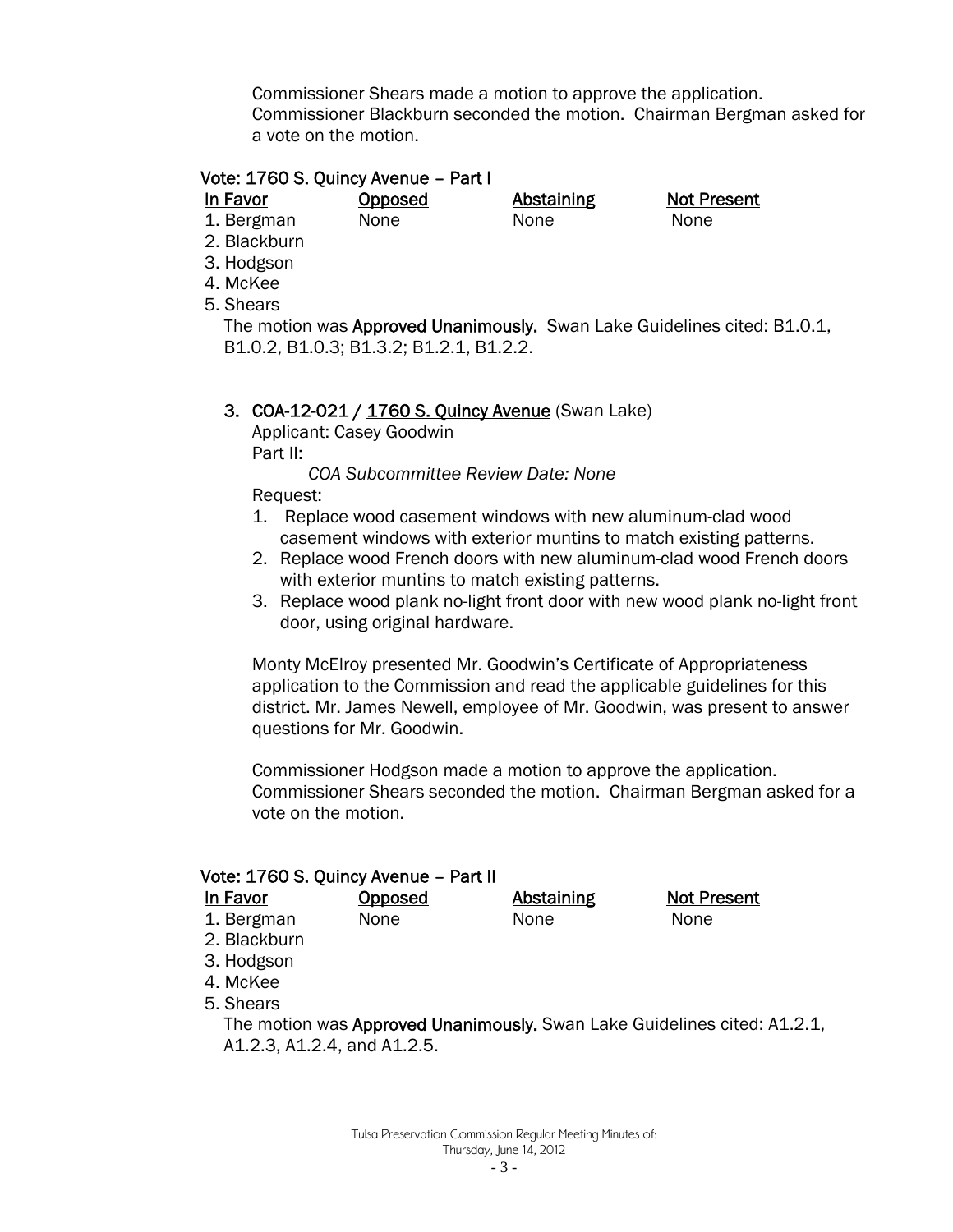#### 4. COA-12-022/ 1121 N. Cheyenne Avenue (Brady Heights)

 Applicant: Paul and Carol Lambert *COA Subcommittee Review Date: None* 

Request:

Install one roof-mounted low-profile 10" diameter tubular skylight near rear of house.

Monty McElroy presented Mr. and Mrs. Lambert's Certificate of Appropriateness application to the Commission and read the applicable guidelines for this district. Mr. and Mrs. Lambert were unable to attend the meeting.

Commissioner Blackburn made a motion to approve the application. Commissioner Shears seconded the motion. Chairman Bergman asked for a vote on the motion.

### Vote: 1121 N. Cheyenne Avenue

- In Favor **Opposed** Abstaining Not Present
- 1. Bergman None None None
- 2. Blackburn
- 3. Hodgson
- 4. McKee
- 5. Shears

The motion was Approved Unanimously. Brady Heights Guidelines cited: Roofs 1.

### 5. COA-12-023/ 1014 N. Cheyenne Avenue (Brady Heights)

 Applicant: Hugh Abercrombie *COA Subcommittee Review Date: None* 

Request:

- 1. Replace non-original front door with wood French door likely to be original to the home.
- 2. Add one double-hung 1-over-1 wood window to both the north and west walls of rear porch addition, with dimensions and trim details to match original windows on the home, according to plans submitted.
- 3. Add 1-light wood exterior door to rear porch where door opening appears to have been located.
- 4. Fill in missing siding on rear porch addition with wood lap siding and trim to match original

Amanda DeCort presented Mr. Abercrombie's Certificate of Appropriateness application to the Commission and read the applicable guidelines for this district. Mr. Abercrombie was unable to attend the meeting.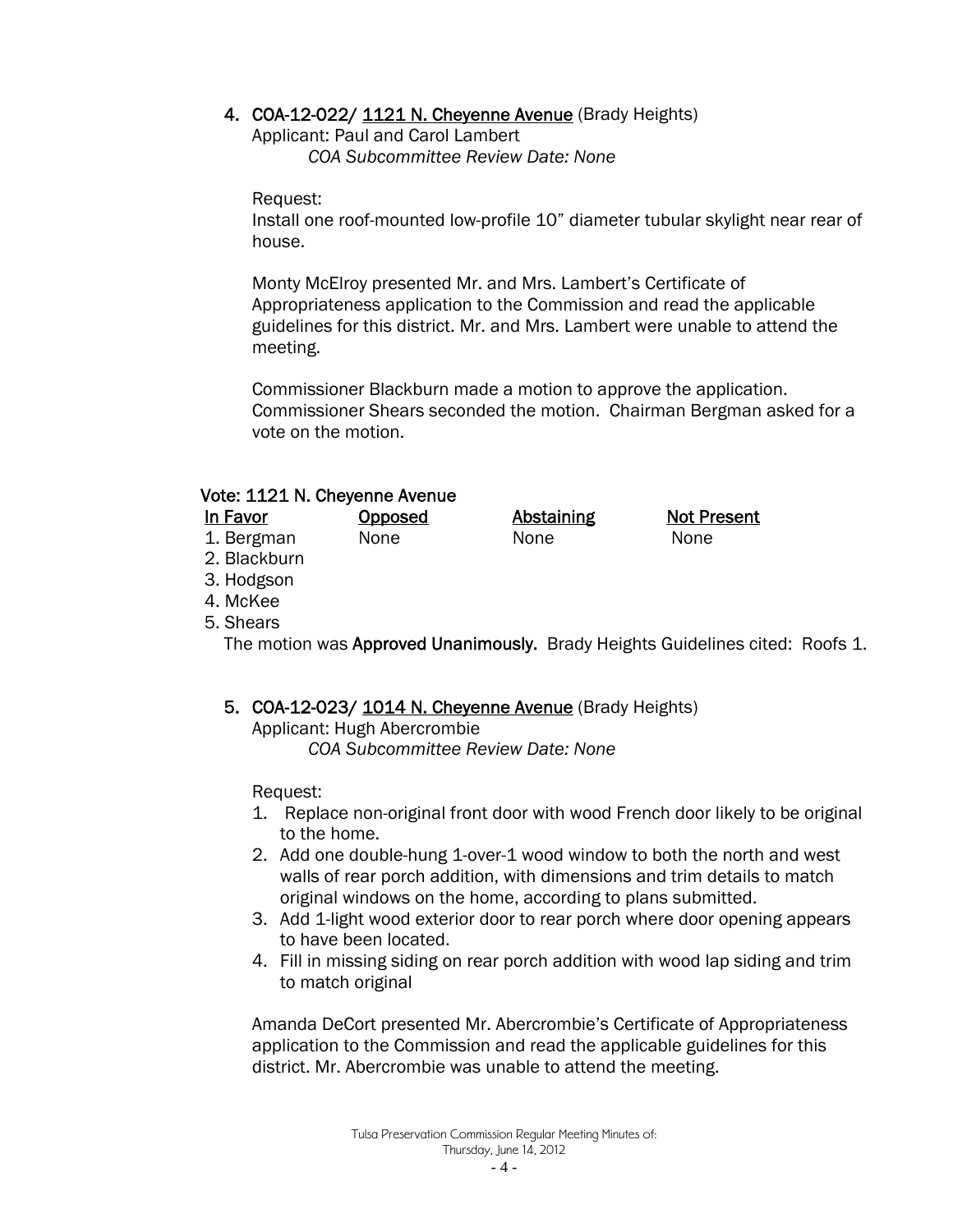Commissioner Shears made a motion to approve the application. Commissioner Hodgson seconded the motion. Chairman Bergman asked for a vote on the motion.

#### Vote: 1014 N. Cheyenne Avenue

In Favor **Opposed** Abstaining Not Present

1. Bergman None None None

2. Blackburn

3. Hodgson 4. McKee

5. Shears

The motion was Approved Unanimously. Brady Heights Guidelines cited: Windows and Doors, Preferred Option 1, Second Preference 1, 2, 3, 4; Building Wall Materials, Preferred Option 1, Second Preference 1, 2.

### C. Reports

#### 1. Staff Report

Amanda DeCort reported on the State Preservation Conference that was held in Tahlequah, OK the previous week. The Atlas Courtyard Marriott, Campbell Hotel, and Mayo 420 Lofts all received Citations of Merit. Also, the Civic Center and Blue Dome Historic Districts and the Sophian Plaza received certificates. Commissioners Bergman, King and Turner attended some of the sessions.

Amanda will be attending the National Alliance of Preservation Commissions Forum in Norfolk, VA, July 18 – 22.

Mr. Caylor has filed a BOA appeal to his COA denial for proposed new construction in Swan Lake.

She received a call from an abstract company concerning an HP Caveat that showed up in recent title work.

#### 2. Chair Report

Chairman Bergman reported TMAPC will be reviewing the Unified Design Guidelines at a public hearing scheduled for July 11.

A public meeting for the Greenwood nomination will be held at 6:00 pm on July 31 at the Greenwood Cultural Center.

She mentioned that she recently attended an event at the Campbell Hotel and got to see several of the rooms. She recommended it as another nice option for folks coming in from out of town.

At the conference last week, she picked up Parliamentary Procedure Guidelines that should be very useful to TPC commissioners.